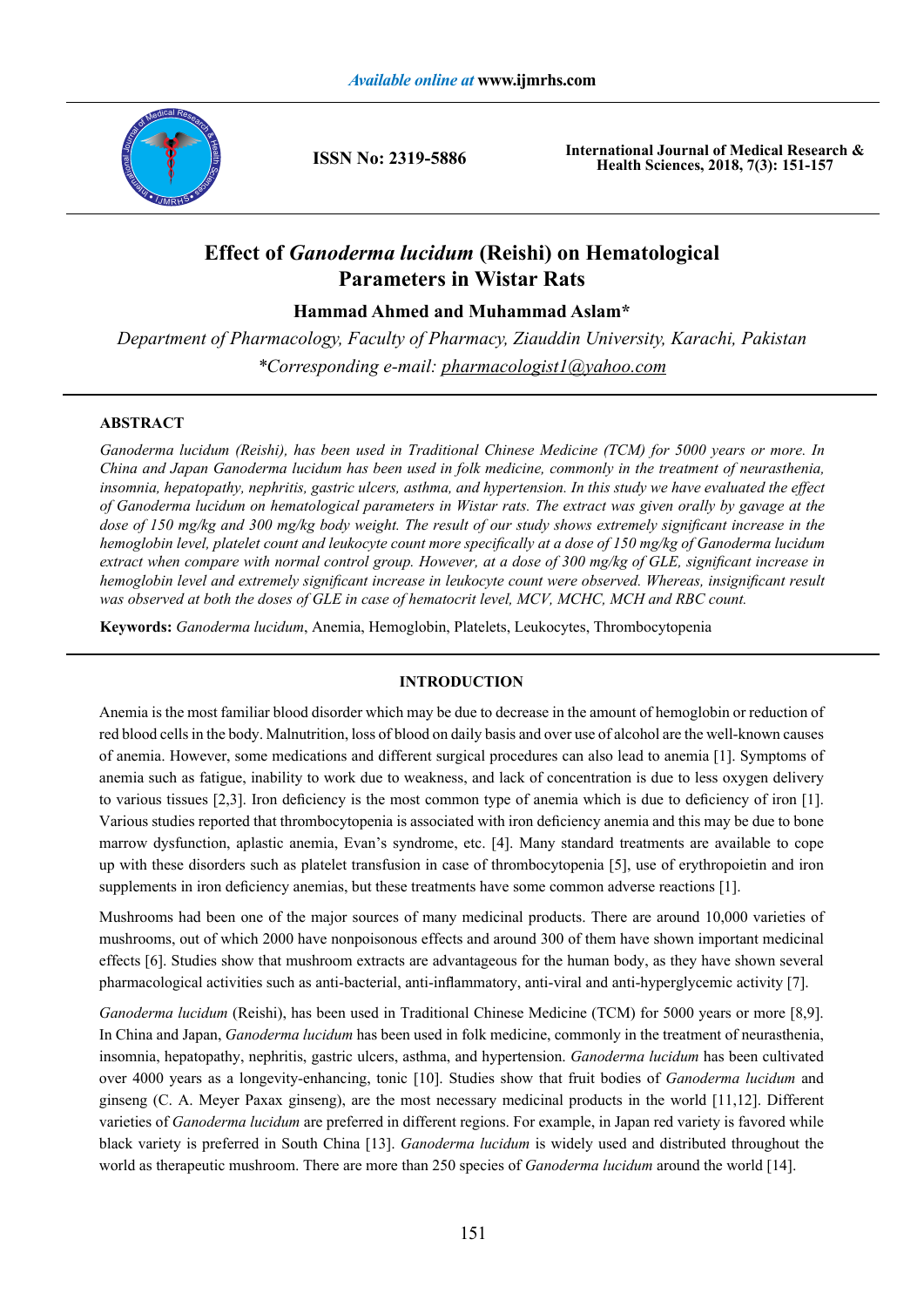# **MATERIALS AND METHODS**

## **Collection of Mushroom**

*Ganoderma lucidum* extract composed of cracked spores and fruiting bodies, branded ReishiMax Glp®, was procured from Pharmanex Inc. (United States of America).

## **Animals**

Healthy adult rats (Wistar strain) bearing weight of 150-200 g were purchased from the animal house of Dow University of Health Sciences, Pakistan. Polypropylene cages were used for keeping the animals under controlled conditions at a room temperature of (25°C-30°C) with light-dark cycle of 12/12 hour. Standard diet and water ad libitum were given to the rats. Handling of the animals were done according to the requirements mentioned in "Guidelines for care and use of laboratory animals 8th edition" [15]. Prior approval from the ethical review committee of Ziauddin University was taken before conducting this research.

### **Animal Grouping**

Male rats were divided into four groups (six animals per group):

**Group I:** Normal control group, given distilled water (10 ml/kg) orally for 40 days.

**Group II:** Treated group, given extract (150 mg/kg) for 40 days.

**Group III:** Treated group, given extract (300 mg/kg) for 40 days.

### **Biochemical Tests**

**Sample collection:** On 40<sup>th</sup> day of the study rats were anaesthetized using chloroform. By cardiac puncture, 2 ml of blood was collected and taken in EDTA tubes for hematological study.

**Hematological parameters:** For the estimation of hematological parameters Mindray (BC-3000 plus) auto hematology analyzer was used to analyze the samples of blood. RBC count, WBC count, platelet count, hematocrit, hemoglobin (Hb), mean corpuscular hemoglobin (MCH), mean corpuscular hemoglobin concentration (MCHC) and mean cell volume (MCV) were assessed.

## **Statistical Analysis**

One-way ANOVA following Tukey's test was used for analyzing the data. Data were expressed as mean  $\pm$  standard error of mean (SEM). A statistical level of 0.05 or less was accepted as significant.

#### **RESULTS**

The result of our study shows extremely significant increase in the hemoglobin level, platelet count and leukocyte count more specifically at a dose of 150 mg/kg of *Ganoderma lucidum* extract when compare with normal control group. However, at a dose of 300 mg/kg of GLE, significant increase in hemoglobin level and extremely significant increase in leukocyte count were observed. Whereas, insignificant result was observed at both the doses of GLE in case of hematocrit level, MCV, MCHC, MCH and RBC count (Figures 1-8).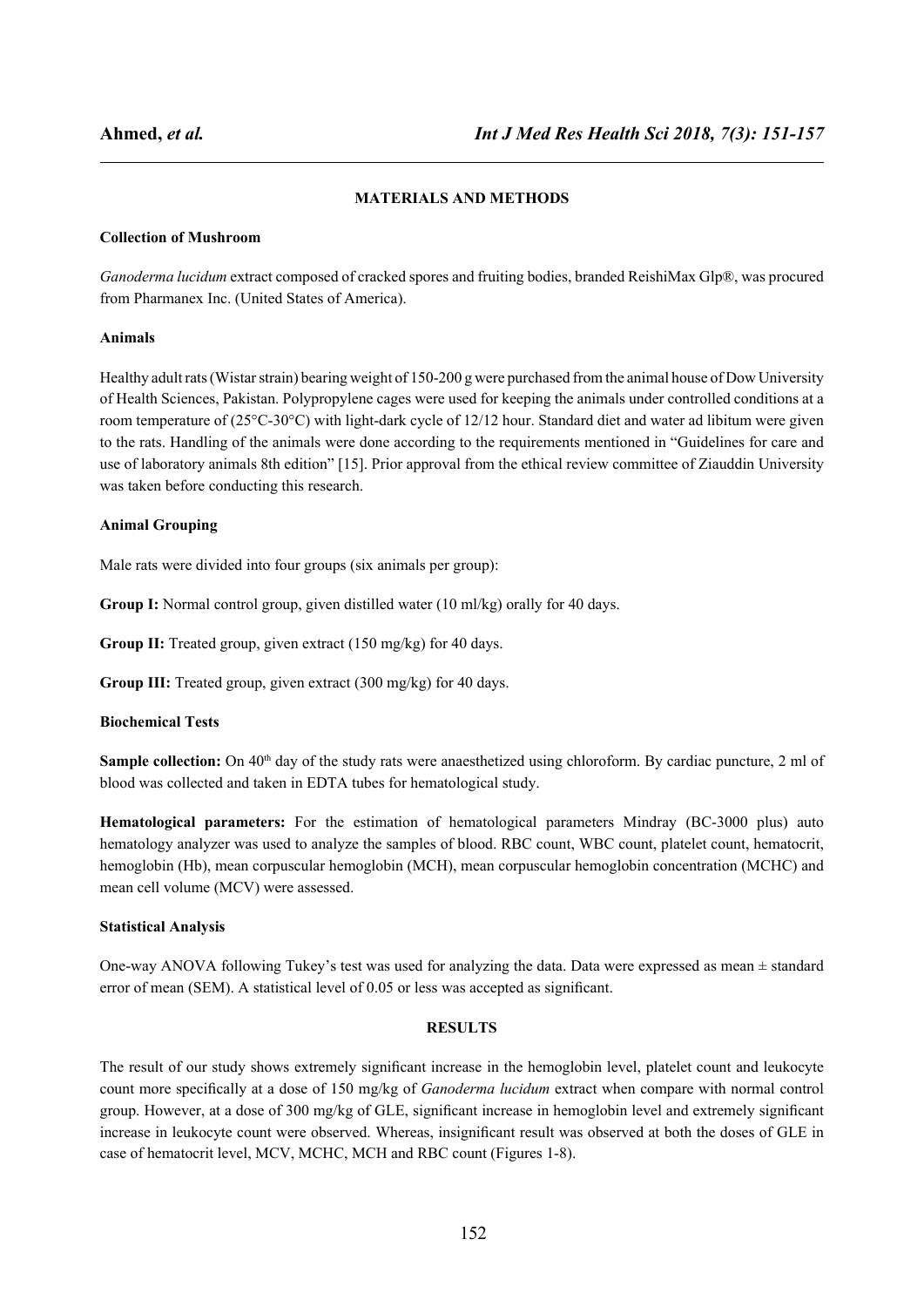

**Figure 1 Effect of** *Ganoderma lucidum* **on hemoglobin level in male rats All values are expressed as mean ± SEM, n=6 (Number of animals in each group), \*\*\*P<0.001 (Extremely significant difference), \*\*P<0.01 (Very significant difference), \*P<0.05 (Significant difference)**



**Figure 2 Effect of** *Ganoderma lucidum* **on platelets in male rats All values are expressed as mean ± SEM, n=6 (Number of animals in each group), \*\*\*P<0.001 (Extremely significant difference), \*\*P<0.01 (Very significant difference), \*P<0.05 (Significant difference)**



**Figure 3 Effect of** *Ganoderma lucidum* **on Leukocytes in male rats. All values are expressed as mean ± SEM, n=6 (Number of animals in each group), \*\*\*P<0.001 (Extremely significant difference), \*\*P<0.01 (Very significant difference), \*P<0.05 (Significant difference)**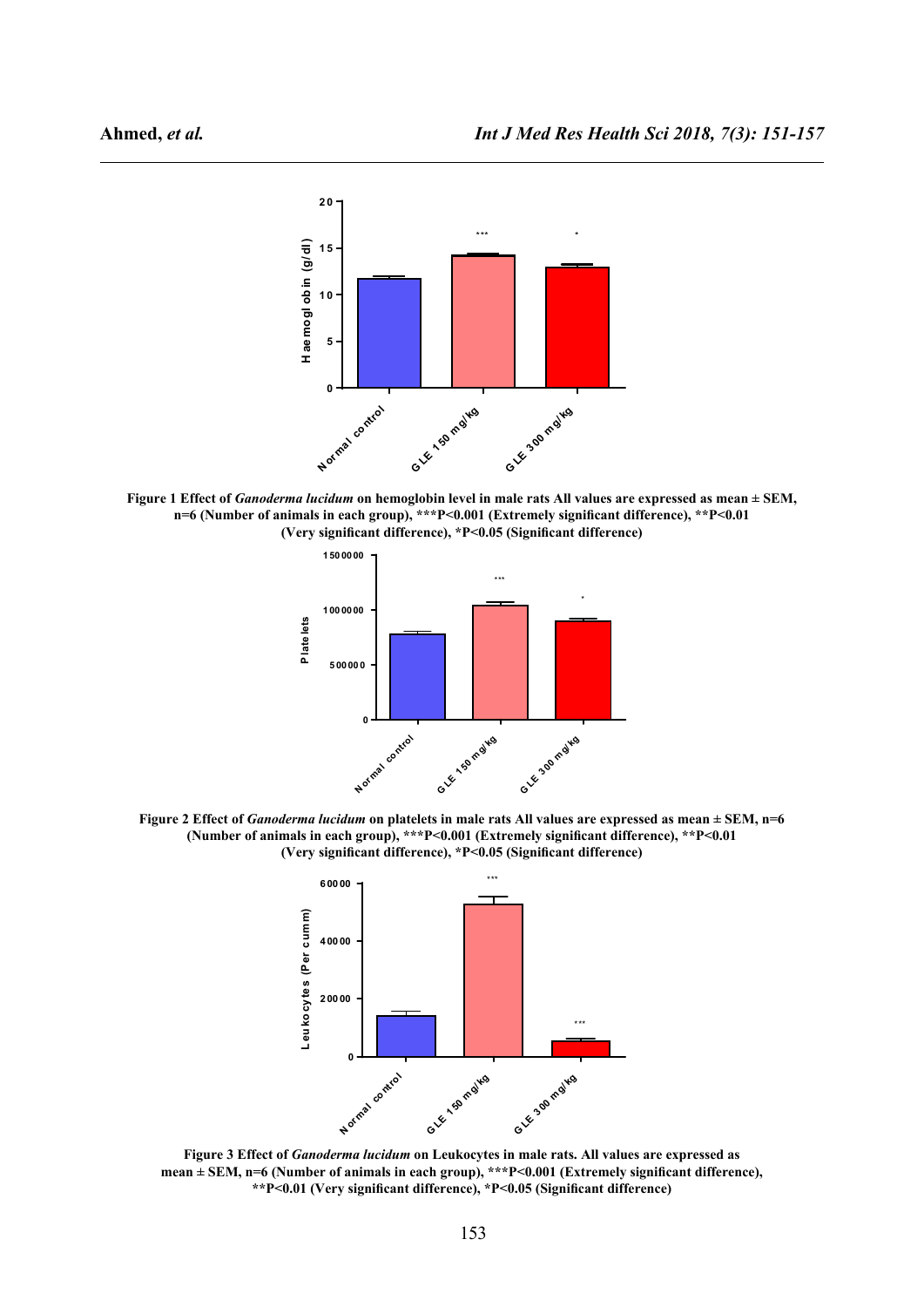

**Figure 4 Effect of** *Ganoderma lucidum* **on RBC count in male rats. All values are expressed as mean ± SEM, n=6 (Number of animals in each group), \*\*\*P<0.001 (Extremely significant difference), \*\*P<0.01 (Very significant difference), \*P<0.05 (Significant difference)**



**Figure 5 Effect of** *Ganoderma lucidum* **on hematocrit level in male rats. All values are expressed as mean ± SEM, n=6 (Number of animals in each group), \*\*\*P<0.001 (Extremely significant difference), \*\*P<0.01 (Very significant difference), \*P<0.05 (Significant difference)**



**Figure 6 Effect of** *Ganoderma lucidum* **on MCH level in male rats. All values are expressed as mean ± SEM, n=6 (Number of animals in each group), \*\*\*P<0.001 (Extremely significant difference), \*\*P<0.01 (Very significant difference), \*P<0.05 (Significant difference)**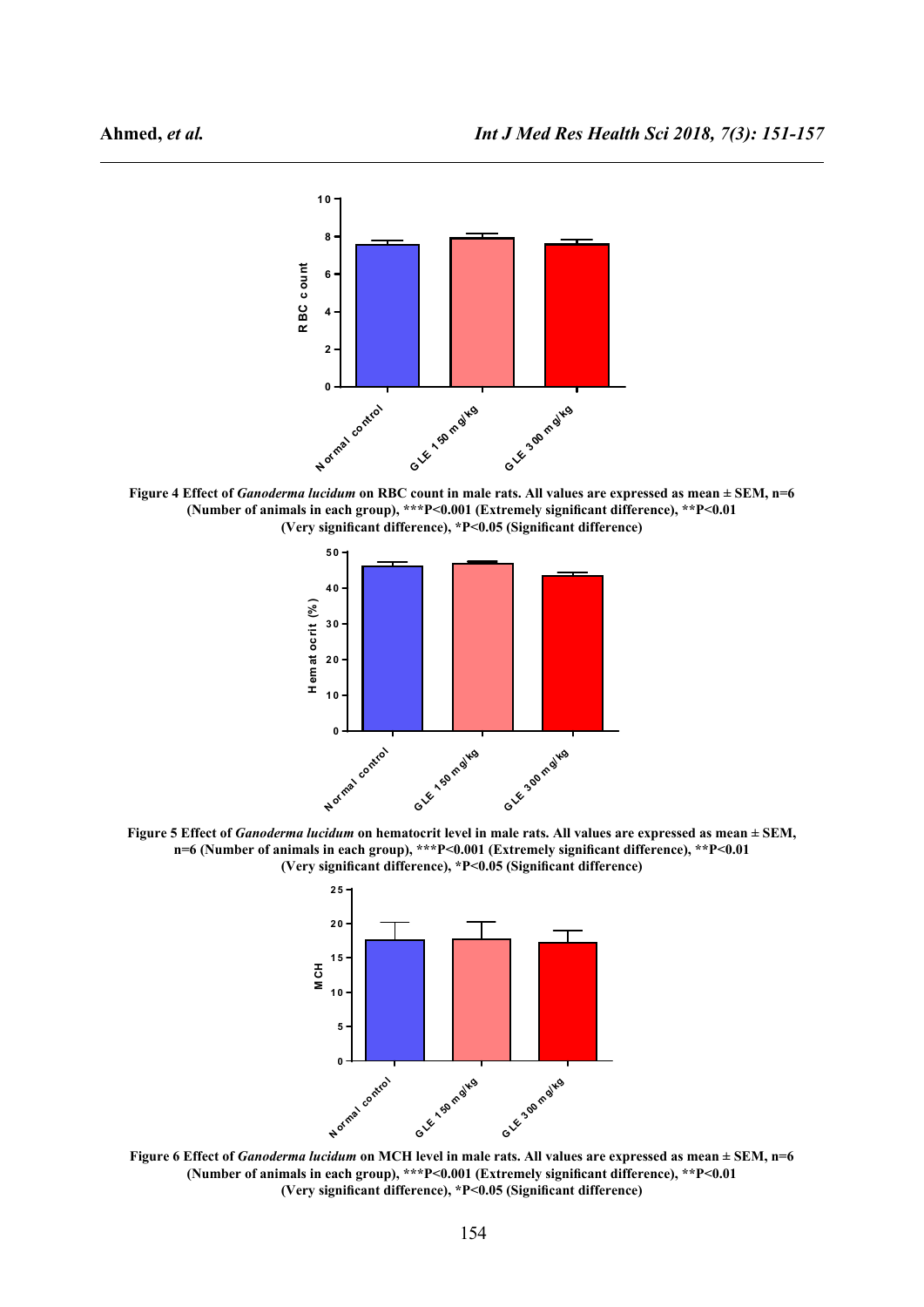

**Figure 7 Effect of** *Ganoderma lucidum* **on MCHC level in male rats. All values are expressed as mean ± SEM, n=6 (Number of animals in each group), \*\*\*P<0.001 (Extremely significant difference), \*\*P<0.01 (Very significant difference), \*P<0.05 (Significant difference)**



**Figure 8 Effect of** *Ganoderma lucidum* **on MCV level in male rats. All values are expressed as mean ± SEM, n=6 (Number of animals in each group), \*\*\*P<0.001 (Extremely significant difference), \*\*P<0.01 (Very significant difference), \*P<0.05 (Significant difference)**

#### **DISCUSSION**

The results of our study show significant effect of *Ganoderma lucidum* extract on hematological parameters in rats. In this study the increase in the hemoglobin level in the GLE groups may be due to strong anti-oxidant effect of *Ganoderma lucidum* which prevent the destruction of RBC's from free radical formation [16-18]. This hematopoietic effect of *Ganoderma lucidum* may be due to the antioxidant properties of its constituents. *Ganoderma lucidum* can increase the activity of anti-oxidant enzymes in mice if triterpenes of *Ganoderma lucidum* are to be administered to mice. However, at a dose of 150 mg/kg, GLE has shown an increase in the platelet count and this enhancement of platelet may be due to the presence of tannins, a phytochemical compound found in the *Ganoderma lucidum* which acts as an important hemostatic agent causing arrest of bleeding by increasing the platelet plug formation [19]. Due to this reason *Ganoderma lucidum* can be used as an important medicinal mushroom in the treatment of thrombocytopenia. There was an insignificant increase or decrease in the hematocrit, MCH, MCHC, MCV and RBC count in both 150 mg/kg and 300 g/kg GLE groups. Whereas, there is a dose dependent decline in some hematological parameters such as hemoglobin, hematocrit, platelet, RBC count and leukocytes count. With increase in the dose of drug i.e., at a dose of 300 mg/kg there is a decrease in the above-mentioned parameters. This shows that selective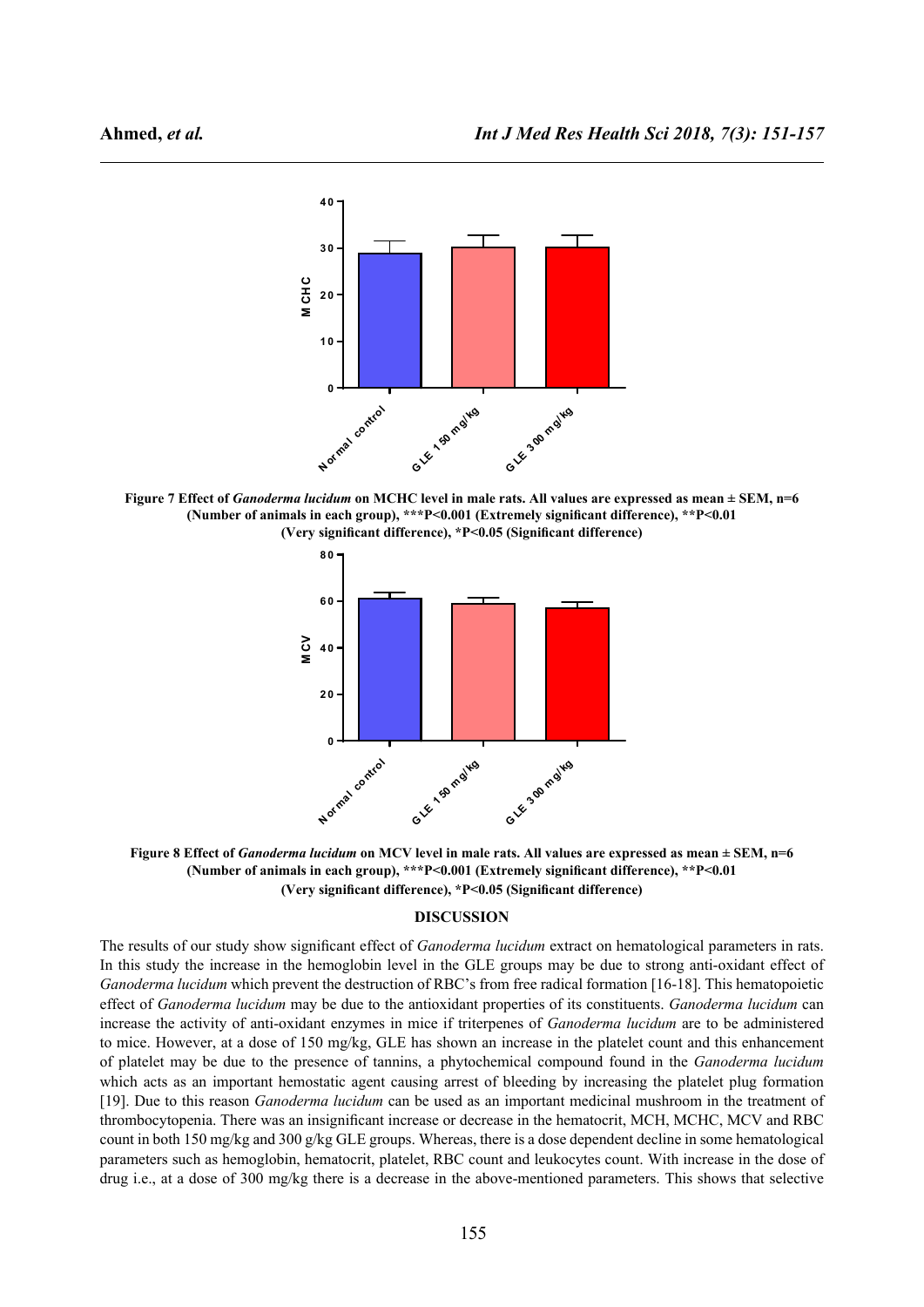effect of *Ganoderma lucidum* has been observed at specific doses on hematological parameters in rats. There is an extremely significant increase in the leukocyte count in both GLE groups and this effect is due to the presence of polysaccharides [20]. However, this increase in leukocyte count shows that this extract has immunomodulatory effect which can boost up the immune system of rodents by increasing the production of WBC [21].

## **CONCLUSION**

In this study *Ganoderma lucidum* has shown extremely significant effect on hematological parameters specifically in case of hemoglobin level, leukocyte count and platelet count. It is, therefore, concluded that *Ganoderma lucidum* can be used as an important medicinal mushroom in the treatment of anemia, thrombocytopenia, and blood clotting disorders.

#### **DECLARATIONS**

#### **Conflict of Interest**

The authors and planners have disclosed no potential conflicts of interest, financial or otherwise.

#### **REFERENCES**

- [1] Aslam, Muhammad, and Syed Zohaib Hussain. "The effect of hydro-alcoholic extract of *Cydonia oblonga* Miller (Quince) on blood cells and liver enzymes in New Zealand white rabbits." *Inventi Rapid: Ethnopharmacology,* Vol. 3, 2013, pp. 1-4.
- [2] McCann, Joyce C., and Bruce N. Ames. "An overview of evidence for a causal relation between iron deficiency during development and deficits in cognitive or behavioral function." *The American Journal of Clinical Nutrition,* Vol. 85, No. 4, 2007, pp. 931-45.
- [3] Beard, John L., and James R. Connor. "Iron status and neural functioning." *Annual Review of Nutrition,* Vol. 23, No. 1, 2003, pp. 41-58.
- [4] Morris, Van K., et al. "Severe thrombocytopenia with iron deficiency anemia." *Pediatric Hematology and Oncology,* Vol. 27, No. 5, 2010, pp. 413-19.
- [5] Lieberman, Lani, et al. "Platelet transfusions for critically ill patients with thrombocytopenia." *Blood,* Vol. 123, No. 8, 2014, pp. 1146-51.
- [6] Morris, Humberto J., et al. "The use of mushrooms in the Development of functional foods, drugs, and nutraceutical." *Wild Plants, Mushrooms and Nuts: Functional Food Properties and Applications,* Vol. 5, 2017, pp. 123-59.
- [7] De Silva, Dilani D., et al. "Medicinal mushrooms in supportive cancer therapies: an approach to anti-cancer effects and putative mechanisms of action." *Fungal Diversity,* Vol. 55, No. 1, 2012, pp. 1-35.
- [8] Bishop, Karen S., et al. "From 2000 years of *Ganoderma lucidum* to recent developments in nutraceuticals." *Phytochemistry,* Vol. 114, 2015, pp. 56-65.
- [9] Batra, Priya, Anil Kumar Sharma, and Robinka Khajuria. "Probing Lingzhi or Reishi medicinal mushroom *Ganoderma lucidum* (higher Basidiomycetes): a bitter mushroom with amazing health benefits." *International Journal of Medicinal Mushrooms,* Vol. 15, No. 2, 2013.
- [10] Okamoto, Hidehumi, and Takashi Mizuno. "IV. Cultivation of reishi (*Ganoderma lucidum*) Black reishi (Ganoderma lucidum, Black)." *Food Reviews International,* Vol. 13, No. 3, 1997, pp. 370-73.
- [11] Chen, ZuQin, et al. "Research progress on *Ganoderma lucidum* intensive processing in China." *Journal of Food Safety and Quality,* Vol. 7, No. 2, 2016, pp. 639-44.
- [12] Baeg, In-Ho, and Seung-Ho So. "The world ginseng market and the ginseng (Korea)." *Journal of Ginseng Research,* Vol. 37, No. 1, 2013, p. 1.
- [13] Zhou, Xuan-Wei, et al. "Species Clarification of the Widely Cultivated Ganoderma in China Based on rDNA and FIP Gene Sequence Analysis." *International Journal of Agriculture & Biology,* Vol. 18, No. 5, 2016.
- [14] Mohanta, Yugal Kishore, et al. "Green synthesis and antimicrobial activity of silver nanoparticles using wild